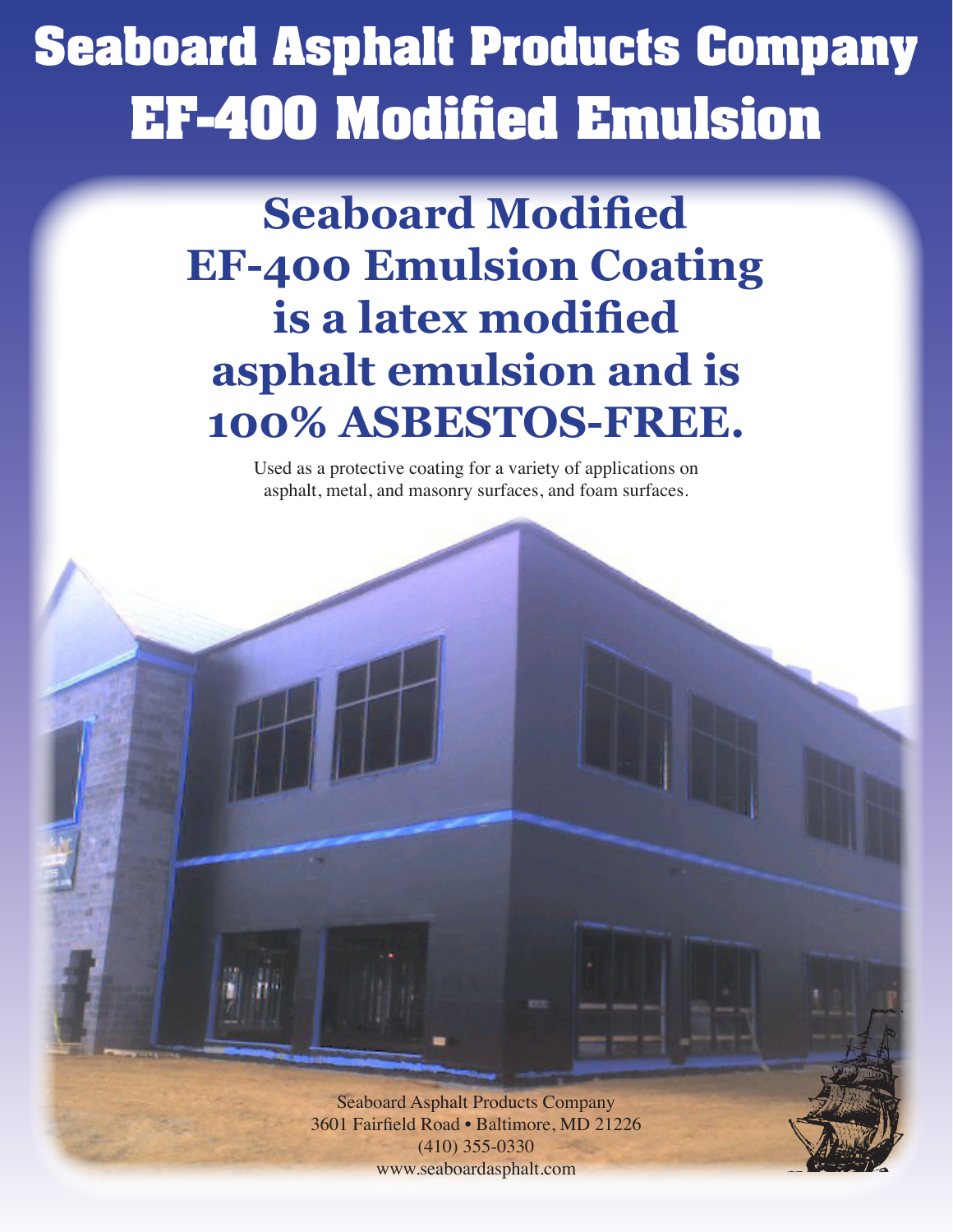# **Features and Benefits**

## **Seaboard Asphalt Products Company**

## **Waterproofing**

### **EF-400 SEABOARD MODIFIED EMULSION COATING SPRAYABLE GRADE FORMULA**

Description: Seaboard Modified Emulsion Coating is a latex modified asphalt emulsion and is 100% ASBESTOS-FREE. This material is an asphalt emulsion with colloids and polymers to formulate a waterproof coating.

Uses: Seaboard Modified Emulsion Coating is used as a protective coating for a variety of applications on asphalt, metal, and masonry surfaces, and foam surfaces.

Limitations: DO NOT ALLOW material to freeze. DO NOT THIN material.

Application: Seaboard Modified Emulsion Coating must be applied to a surface that is free from all foreign matter. This material should remain dry until it has cured. This material can be applied by brush, squeegee, or spray equipment and should yield a coverage rate of 25 square feet per gallon.

Storage: Seaboard Modified Emulsion Coating must be kept from freezing.

## **COMPOSITION:**

This information is to assist customers in determining if this product is suitable for the proposed application, and to satisfy themselves as to the suitability of the contents. Nothing herein shall constitute a warranty, expressed or implied, including any warranty of merchantability or fitness, nor is protection from law or patent implied.

### **EF-400**

### **TECHNICAL DATA SPECIFICATIONS**

| Solids (%) (ASTM-C-1250) 64±3% Min by Weight            |  |
|---------------------------------------------------------|--|
|                                                         |  |
|                                                         |  |
|                                                         |  |
|                                                         |  |
|                                                         |  |
| Low Temperature Flexibility Flexible to -10°F           |  |
|                                                         |  |
| Air Permeability (ASTM-E-2178)<0.001CFM/ft <sup>2</sup> |  |
|                                                         |  |
|                                                         |  |
|                                                         |  |
|                                                         |  |
|                                                         |  |
|                                                         |  |
|                                                         |  |
|                                                         |  |



For more information, please visit Seaboard Asphalt Products Company on the web at www.seaboardasphalt.com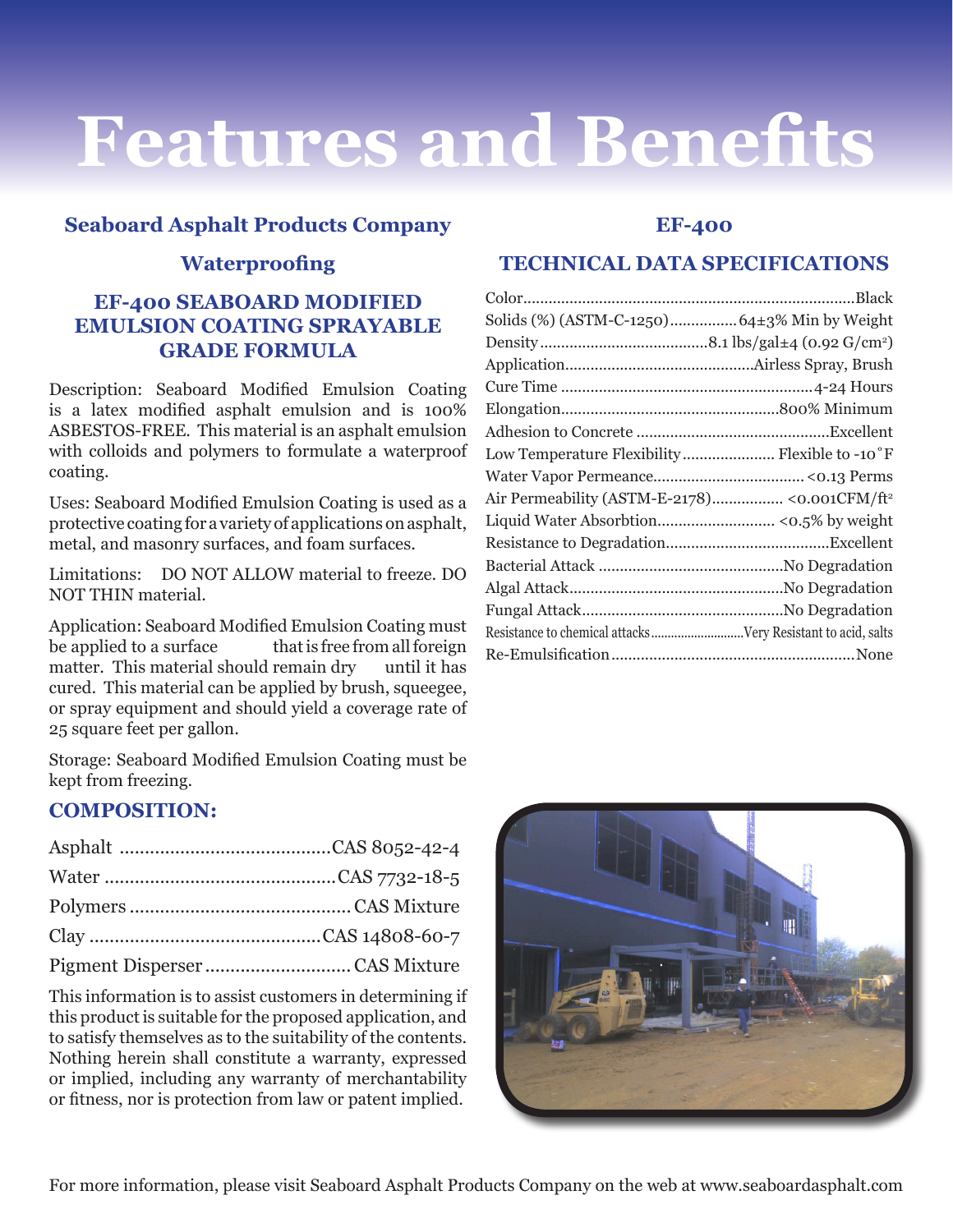## **Testing Results**

Testing provided by: **Momentum Technologies, Inc** (full report available by request)

**Physical Testing for:** Seaboard Asphalt **For Accreditation by:** ICC AC-29

**Sample ID**: EF 400 **Report #:** ESR-1490

**Date:** December 12, 2005

**Sample:** Received 9/15/05 Logged in as MTi-050826 **Testing Provided:** Analysis of a water-based, below grade waterproofing coating for compliance with the performance requirements of ICC AC-29 acceptance criteria.

**Testing Dates:** November 03, 2005 - December 15, 2005 **Sample Selection:** Sample was selected at the manufacturing site by an IAS accredited inspection agency in accordance with AC-85 section 3.1

**Project ID:** TX03L5A

#### **1.0 Hydrostatic Pressure over Cracks**

by: Table 1 of ICC AC-29 (Feb 2004) - ASTM C 1306 Sample Thickness  $\pm 5$  mils ICC Requirement: Fifty percent of lowest value received.

#### Sample Result

Rapid Test: 0.0575in pass @ 7.5 psi for 15 minutes Long Term:  $0.0575$ in pass @ 5 psi for 48 hours Result: EF400 achieves a pass value of 3.75psi in the rapid test and a pass value of 2.5psi in the long term test, when tested in accordance with ASTM C 1306 per Table 1 of ICC AC-29

#### **2.0 Low-Temperature Flexibility and Crack Bridging**

by: Table 1 of ICC AC-29 (Feb 2004) - ASTM C836, Section 6.7

Temperature of Test: The testing was conducted at -26˚C. ICC Requirement: No cracking or loss of adhesion.

#### Sample Result

- 1 No Cracking or Loss of Adhesion
- 2 No Cracking or Loss of Adhesion<br>3 No Cracking or Loss of Adhesion
- No Cracking or Loss of Adhesion
- 4 No Cracking or Loss of Adhesion
- 5 No Cracking or Loss of Adhesion

Result: EF400 meets the requirements of ICC AC-29, Table (ASTM C836, section 6.7) for low-temperature flexibility and crackbridging.

#### **3.0 Adhesion Strength to Poured Concrete**

by: Table 1 of ICC AC-29 (Feb 2004) - ASTM C836, Section 6.10

Requirement: 1lbf/in. on surfaces desired

- Sample Result
- 1 15.808 lbf/in<br>2 13.728 lbf/in
	- 2 13.728 lbf/in
- 3 10.182 lbf/in
- Average 13.239 lbf/in

Result: EF400 meets the requirements of ICC AC-29, Table 1 (ASTM C836, Section 6.10) for adhesion strength to poured concrete.

#### **3.1 Adhesion Strength to Masonry**

by: Table 1 of ICC AC-29 (Feb 2004) - ASTM C386, Section 6.10

Requirement: 1 blf/in. on surfaces desired

- Sample Result
- 1 14.166 lbf/in
- 2 14.150 lbf/in
- 3 7.960 lbf/in
- Average 12.092 lbf/in

Result: EF400 meets the requirements of ICC AC-29, Table 1 (ASTM C386m Section 6.10) for adhesion strength to masonry.

#### Testing Results (continued)

#### **4.0 Resistance to Water**

by Table 1 of ICC AC-29 (Feb 2004) ASTM D2939, Section 15 Requirement: No blistering or re-emulsification

- Sample Result<br>1 No Blisterin
	- No Blistering or Re-Emulsification
- 2 No Blistering or Re-Emulsification
- 3 No Blistering or Re-Emulsification

Result: EF400 meets the requirements of ICC AC-29 (ASTM D2939, Section 15) for resistance to water.

#### **5.0 Remain in place during application**

by Table 1 of ICC AC-29 (Feb 2004) ASTM C836, Section 6.9) Thickness of Testing: Sample was tested at a wet thickness of 60 mils.

ICC Requirement: As recommended by manufacturer  $\pm$  5 mils

Result: EF400 meets the requirements of ICC AC-29, Table 1 (ASTM D2939, Section 15) for the ability to remain in place during application. The final thickness after 24 hours was 0.0162 in.

#### **6.0 Water Vapor Permeance**

by Table 1 of ICC AC-29 (Feb 2004) ASTM E96, Water Method Requirement: Maximum 1 perm

Sample Result

Average 0.138 perms

Result: EF400 meets the requirements of ICC AC-29, Table 1 (ASTM E96, Water Method) for Water Vapor Permeance.

#### **7.0 Extensibility after heat aging**

by Table 1 of ICC AC-29 (Feb 2004) ASTM C836, Section 6.12 ICC Requirement: ¼ inch, no cracking

#### Sample Result

- 1 Pass  $\frac{1}{4}$  inch stretch with no cracking<br>2 Pass  $\frac{1}{4}$  inch stretch with no cracking
- Pass 1/4 inch stretch with no cracking
- 3 Pass ¼ inch stretch with no cracking

Result: EF400 meets the requirements of AC 29, Table 1 (ASTM C836, Section 6.12) for extensibility after heat aging. **Conclusion:** EF 400 passes the requirements of ICC AC-29 Table 1 for acceptance criteria of a cold, liquid applied, below grade, exterior damp proofing or waterproofing material. **ES Report**

**ICC Evaluation Service, Inc. www.icc-es.org ESR-1490 subject to re-evaluation in two years. Full copy available upon request.**

Division: 07 - Thermal and Moisture Protection

Section 07140 - Fluid Applied Waterproofing

#### **Report Holder: Seaboard Asphalt Products Company** Evaluation Subject:

LN-16 Clippership Polymer Modified and EF-400 Seaboard Modified Emulsion Foundation Coating

#### **1.0 Evaluation Scope**

Compliance with the following codes:

- 2006 International Building Code® (IBC)
- 2006 Internation Residential Code® (IRC)

#### **Properties Evaluated:**

#### Foundation Waterproofing

**2.0 Uses**

EF-400 Seaboard Modified Emulsion Foundation Coating is a spray or fluid applied waterproofing membrane applied to the exterior of foundation walls of concrete masonry units or cast-in-place concrete construction.

#### **3.0 Description**

EF-400 Seaboard Modified Emulsion Foundation Coating is a latex modified asphalt coating. The membrane has a resistance to hydrostatic pressure of 2.0psig (14kPa) when tested over a  $1/16$  inch wide (1.6mm) crack in accordance with ASTM C 1306. The coating is supplied in 1-gallon (3.8 L) cans, 5-gallon (18.9 L) pails, 55-gallon (208 L) drums,

275 gallon (1041 L) totes and bulk containers, and has an indefinite shelf life. Manufacturer's recommended storage temperature range is between 70˚F and 140˚F (21˚C and 60˚C).

#### **4.0 Installation**

EF-400 Seaboard Modified Emulsion Foundation Coating is brush, roller or spray applied in two coats to the exterior verticle surfaces of below grade foundation walls of either cast-in-place concrete or concrete masonry unit construction. The air temperature for application must be a minimum of 40˚F (4.4˚C) (there is no maximum temperature limit). The coating shall be applied in two equal coats to a minimum total wet film thickness of 60 mils (0.060 inch) (1.52mm), which cures to a minimum total dry film thickness of 40 mils (0.040 inch) (1.02mm). The coating shall be allowed to cure for a period of 4 to 24 hours, depending on ambient temperature, before any backfill is placed against the wall.

The surface to which the coating is applied must be structurally sound, clean, and dry, and free of dust, mud, loose mortar, sand, soil, frost, or other loose materials. Additionally, there must be no fins, metal projections or any substance that will prevent bonding of the coating membranes to the surface. Voids in concrete, tie holes and honeycombed areas in the foundation wall must be filled with non-shrinking grout is used for filling voids, the grout must be allowed to cure before the membrane is applied. Concrete and parged masonry surfaces must be cured and dry prior to application of the liquid water-proofing membrane.

Protection boards shall be provided to protect the waterproofing when backfill contains angular stone or other sharp objects.

#### **5.0 Conditions of Use**

EF-400 Seaboard Modified Emulsion Foundation Coating described in this report comply with, or are suitable alternatives to what is specified in, those codes listed in Section 1.0 of this report, subject to the following conditions.

**5.1** Installation shall comply with this report, the manufacturer's published installation instructions and the applicable code. If there is a conflict between the installation instructions and this report, this report shall govern.

**5.2** The coatings are limited to applications on the exterior verticle surfaces of below grade foundation walls.

**5.3** Joints and penetrations of the walls to which the coatings are to be applied must be made watertight in accordance with the requirements of the applicable code.

**5.4** This report is limited to an evaluation of the coatings applied to the minimum thickness stated in Section 4.0 of this report.

**5.5** Application of the coating on uncured ("green") concrete is outside the scope of this report.

#### **6.0 Evidence Submitted**

Data in accordance with the ICC-ES Acceptance criteria for Cold, Liquid-applied, Below-grade, Exterior Damp-proofing and Waterproofing Materials (AC29), dated February 2004 (editorially revised January 2008).

#### **7.0 Identification**

Containers of EF-400 Seaboard Modified Emulsion Foundation Coating as described in this report shall be identified by a label bearing the manufacturer's name (Seaboard Asphalt Products Company) and address, product name and the evaluation report number. (ESR-1490)